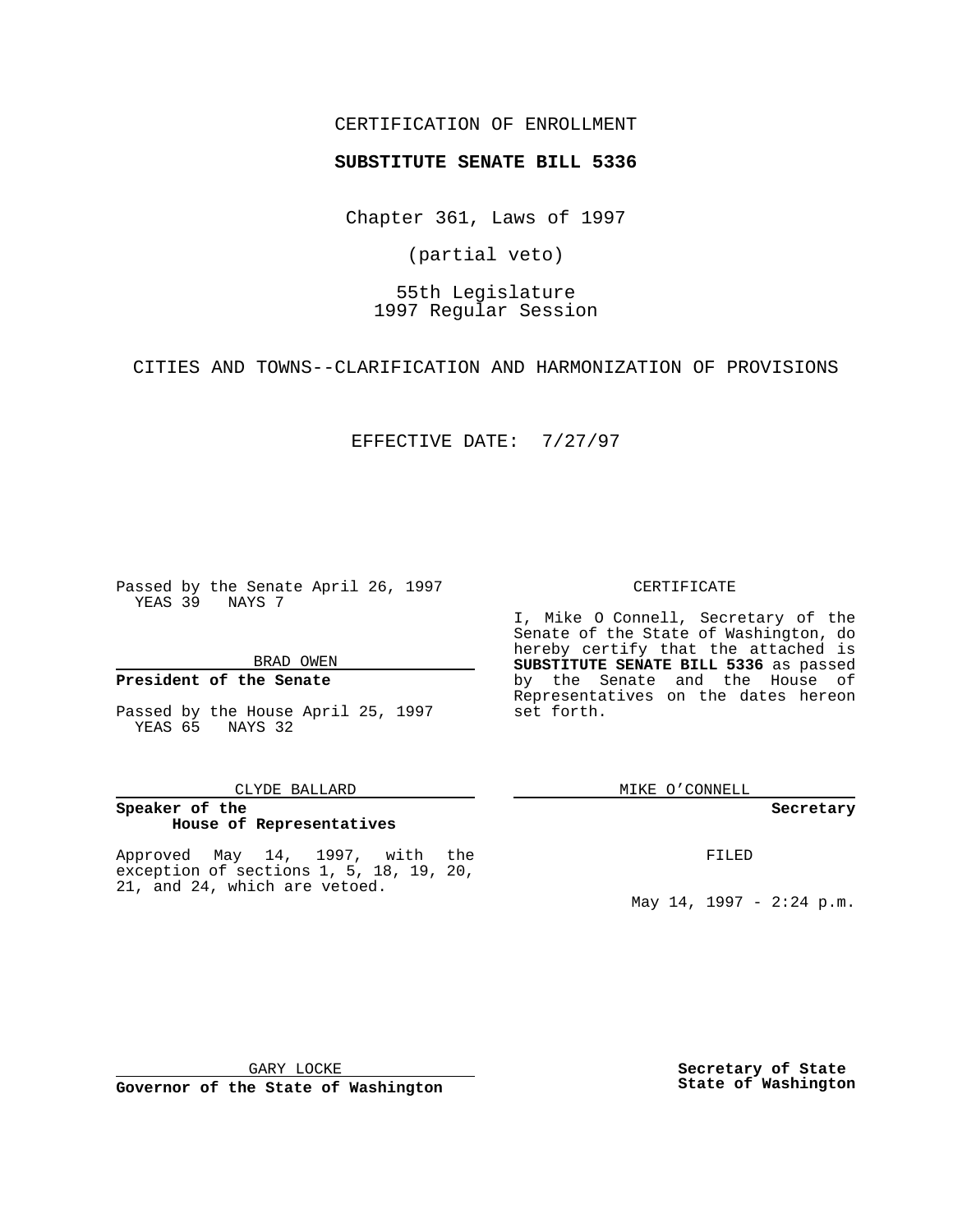## **SUBSTITUTE SENATE BILL 5336** \_\_\_\_\_\_\_\_\_\_\_\_\_\_\_\_\_\_\_\_\_\_\_\_\_\_\_\_\_\_\_\_\_\_\_\_\_\_\_\_\_\_\_\_\_\_\_

\_\_\_\_\_\_\_\_\_\_\_\_\_\_\_\_\_\_\_\_\_\_\_\_\_\_\_\_\_\_\_\_\_\_\_\_\_\_\_\_\_\_\_\_\_\_\_

AS RECOMMENDED BY CONFERENCE COMMITTEE

Passed Legislature - 1997 Regular Session

### **State of Washington 55th Legislature 1997 Regular Session**

**By** Senate Committee on Government Operations (originally sponsored by Senators Horn and Haugen)

Read first time 03/05/97.

 AN ACT Relating to clarifying and harmonizing provisions affecting cities and towns; amending RCW 19.16.500, 39.30.010, 35.27.070, 35.07.040, 9.41.050, 35A.12.010, 35.27.080, 35.01.020, 35.01.040, 35.02.130, 35.22.010, 35.23.051, 35.33.020, 35.34.020, 35.86.010, 35A.06.020, 35.13.005, 35A.14.005, 35.13.180, and 36.70A.110; adding a new section to chapter 35.23 RCW; recodifying RCW 35.21.620; repealing RCW 35.07.030, 35.17.160, 35.23.390, 35.23.400, 35.21.600, 35.21.610, and 35A.61.010; and declaring an emergency.

9 BE IT ENACTED BY THE LEGISLATURE OF THE STATE OF WASHINGTON:

10  $*Sec. 1. RCW 19.16.500$  and 1982 c 65 s 1 are each amended to read 11 as follows:

12 (1) Agencies, departments, taxing districts, political subdivisions 13 of the state, counties, and incorporated cities may retain, by written 14 contract, collection agencies licensed under this chapter for the 15 purpose of collecting public debts owed by any person.

16 (2) No debt may be assigned to <sup>a</sup> collection agency unless (a) there 17 has been an attempt to advise the debtor  $(i)$  of the existence of the 18 debt and (ii) that the debt may be assigned to <sup>a</sup> collection agency for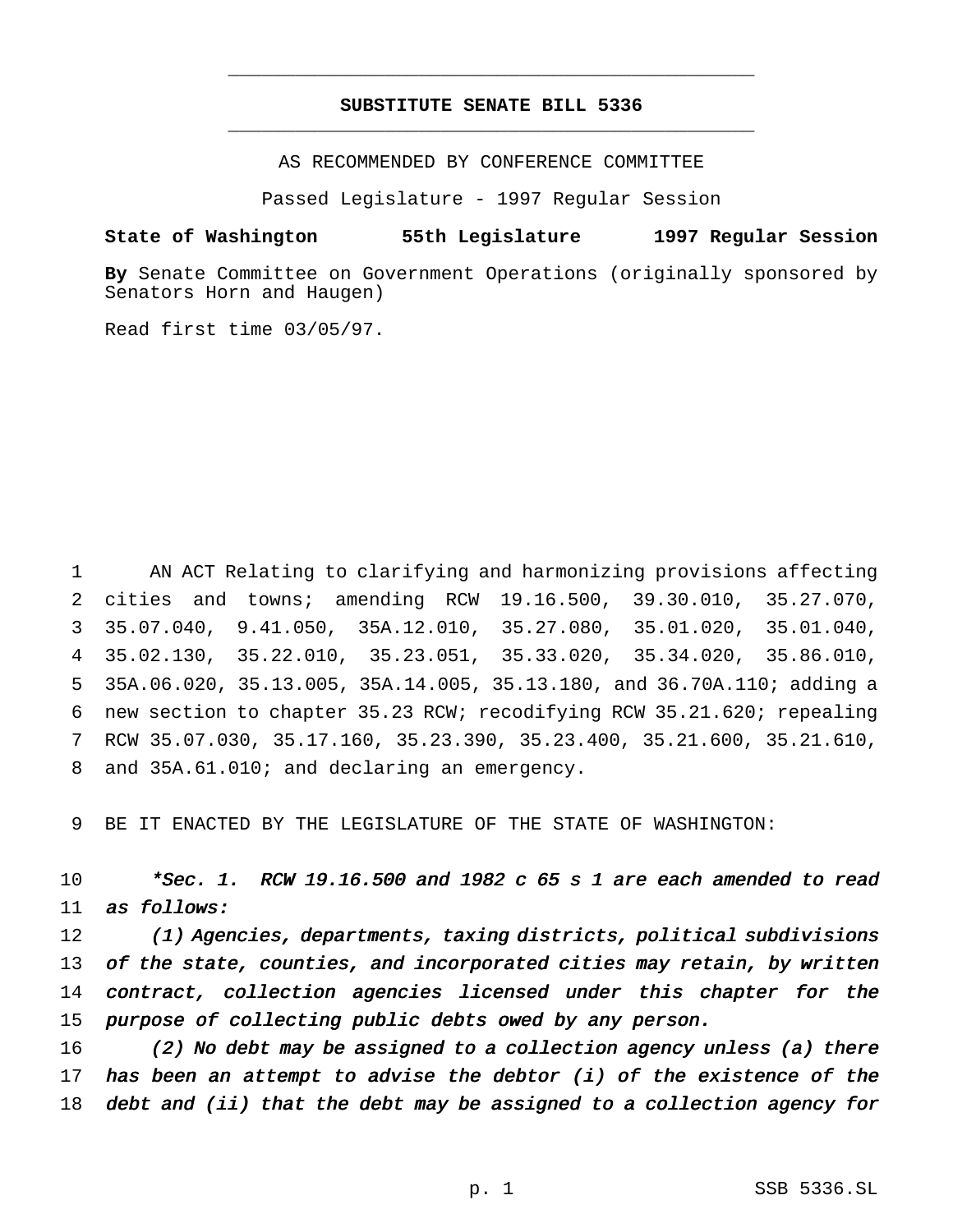collection if the debt is not paid, and (b) at least thirty days have elapsed from the time the notice was sent.

 (3) Collection agencies assigned debts under this section shall have only those remedies and powers which would be available to them as assignees of private creditors.

 (4) For purposes of this section, the term debt shall include 7 fines, fees, penalties, reasonable costs, assessments, and other debts. 8 (5) The reasonable costs involved in the collection of the debts 9 through the use of a collection agency are reasonable costs that may be

10 added to and included in the debt to be paid by the debtor.

**\*Sec. 1 was vetoed. See message at end of chapter.**

 **Sec. 2.** RCW 39.30.010 and 1970 ex.s. c 42 s 26 are each amended to read as follows:

 Any city or town or metropolitan park district or county or library district may execute an executory conditional sales contract with a county or counties, the state or any of its political subdivisions, the government of the United States, or any private party for the purchase of any real or personal property, or property rights in connection with the exercise of any powers or duties which they now or hereafter are authorized to exercise, if the entire amount of the purchase price specified in such contract does not result in a total indebtedness in excess of three-fourths of one percent of the value of the taxable 23 property in such ((city or town or metropolitan park district or county  $or)$ ) library district((: PROVIDED, That)) or the maximum amount of nonvoter-approved indebtedness authorized in such county, city, town, 26 or metropolitan park district. If such a proposed contract would 27 result in a total indebtedness in excess of ((three-fourths of one 28 percent of the value of the taxable property of such city or town or metropolitan park district or county or library district, as the case 30 may be)) this amount, a proposition in regard to whether or not such a contract may be executed shall be submitted to the voters for approval or rejection in the same manner that bond issues for capital purposes 33 are submitted to the voters((: PROVIDED FURTHER, That)). Any city or town or metropolitan park district or county or library district may jointly execute contracts authorized by this section, if the entire amount of the purchase price does not result in a joint total 37 indebtedness in excess of ((three-fourths of one percent of the value 38 of the taxable property in such)) the nonvoter-approved indebtedness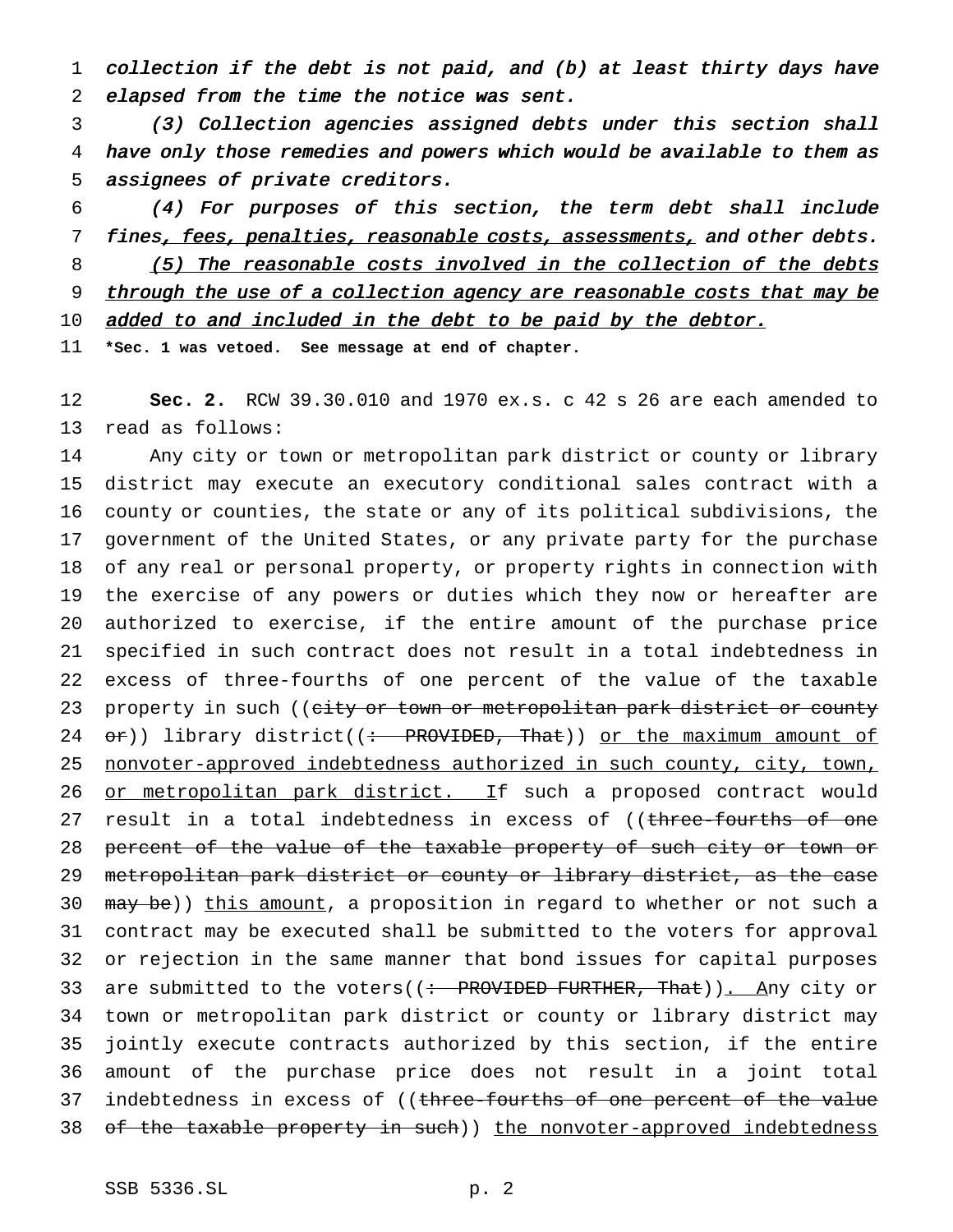1 limitation of any city  $((\theta \hat{r}))_T$  town  $((\theta \hat{r}))_T$  metropolitan park district (( $\theta$ r)), county, or library district that participates in the jointly 3 executed contract. The term "value of the taxable property" shall have the meaning set forth in RCW 39.36.015.

 **Sec. 3.** RCW 35.27.070 and 1993 c 47 s 2 are each amended to read as follows:

 The government of a town shall be vested in a mayor and a council consisting of five members and a treasurer, all elective; the mayor shall appoint a clerk and a marshal; and may appoint a town attorney, pound master, street superintendent, a civil engineer, and such police and other subordinate officers and employees as may be provided for by ordinance. All appointive officers and employees shall hold office at 13 the pleasure of the mayor, subject to any applicable law, rule, or 14 regulation relating to civil service, and shall not be subject to confirmation by the town council.

 **Sec. 4.** RCW 35.07.040 and 1965 c 7 s 35.07.040 are each amended to read as follows:

18 ((If the applicable census shows a population of less than four 19 thousand,)) The council shall cause an election to be called upon the proposition of disincorporation. If the city or town has any indebtedness or outstanding liabilities, it shall order the election of a receiver at the same time.

 \*Sec. 5. RCW 9.41.050 and <sup>1996</sup> <sup>c</sup> <sup>295</sup> <sup>s</sup> <sup>4</sup> are each amended to read as follows:

 (1)(a) Except in the person's place of abode or fixed place of business, <sup>a</sup> person shall not carry <sup>a</sup> pistol concealed on his or her person without <sup>a</sup> license to carry <sup>a</sup> concealed pistol.

 (b) Every licensee shall have his or her concealed pistol license in his or her immediate possession at all times that he or she is required by this section to have <sup>a</sup> concealed pistol license and shall display the same upon demand to any police officer or to any other person when and if required by law to do so. Any violation of this subsection (1)(b) shall be <sup>a</sup> class <sup>1</sup> civil infraction under chapter ((7.84)) 7.80 RCW and shall be punished accordingly pursuant to chapter 35 ( $(7.84)$ ) 7.80 RCW and the infraction rules for courts of limited jurisdiction.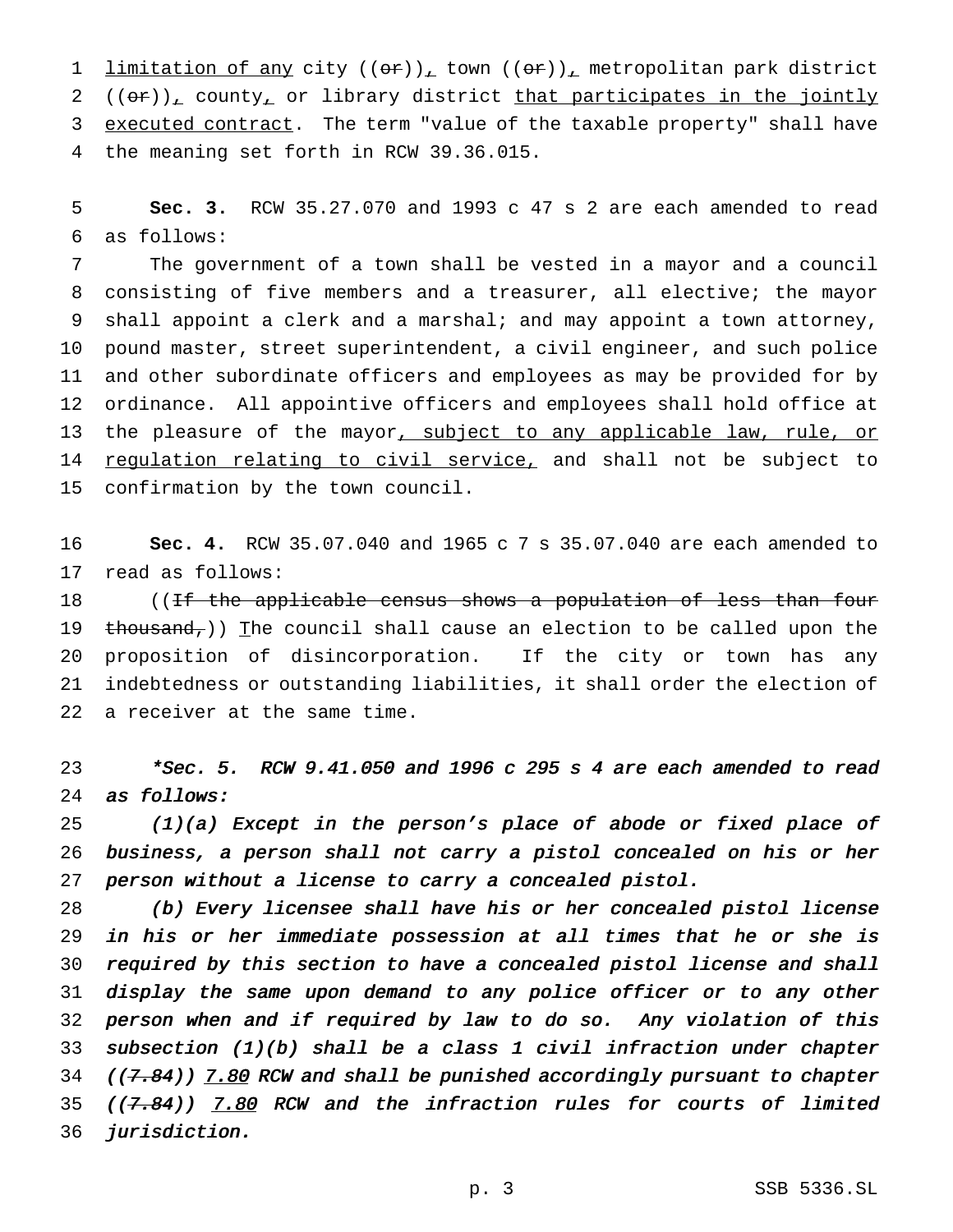(2) <sup>A</sup> person shall not carry or place <sup>a</sup> loaded pistol in any vehicle unless the person has <sup>a</sup> license to carry <sup>a</sup> concealed pistol and: (a) The pistol is on the licensee's person, (b) the licensee is within the vehicle at all times that the pistol is there, or (c) the licensee is away from the vehicle and the pistol is locked within the vehicle and concealed from view from outside the vehicle.

 (3) <sup>A</sup> person at least eighteen years of age who is in possession of an unloaded pistol shall not leave the unloaded pistol in <sup>a</sup> vehicle unless the unloaded pistol is locked within the vehicle and concealed from view from outside the vehicle.

 (4) Except as otherwise provided in this chapter, no person may carry <sup>a</sup> firearm unless it is unloaded and enclosed in an opaque case or 13 secure wrapper or the person is:

(a) Licensed under RCW 9.41.070 to carry <sup>a</sup> concealed pistol;

 (b) In attendance at <sup>a</sup> hunter's safety course or <sup>a</sup> firearms safety course;

 (c) Engaging in practice in the use of <sup>a</sup> firearm or target shooting 18 at an established range authorized by the governing body of the jurisdiction in which such range is located or any other area where the discharge of <sup>a</sup> firearm is not prohibited;

 (d) Engaging in an organized competition involving the use of <sup>a</sup> firearm, or participating in or practicing for <sup>a</sup> performance by an 23 organized group that uses firearms as a part of the performance;

 (e) Engaging in <sup>a</sup> lawful outdoor recreational activity such as hunting, fishing, camping, hiking, or horseback riding, only if, considering all of the attendant circumstances, including but not limited to whether the person has <sup>a</sup> valid hunting or fishing license, it is reasonable to conclude that the person is participating in lawful outdoor activities or is traveling to or from <sup>a</sup> legitimate outdoor 30 recreation area;

 (f) In an area where the discharge of <sup>a</sup> firearm is permitted, and is not trespassing;

 (g) Traveling with any unloaded firearm in the person's possession to or from any activity described in (b), (c), (d), (e), or (f) of this subsection, except as provided in (h) of this subsection;

 (h) Traveling in <sup>a</sup> motor vehicle with <sup>a</sup> firearm, other than <sup>a</sup> pistol, that is unloaded and locked in the trunk or other compartment of the vehicle, placed in <sup>a</sup> gun rack, or otherwise secured in place in <sup>a</sup> vehicle, provided that this subsection (4)(h) does not apply to motor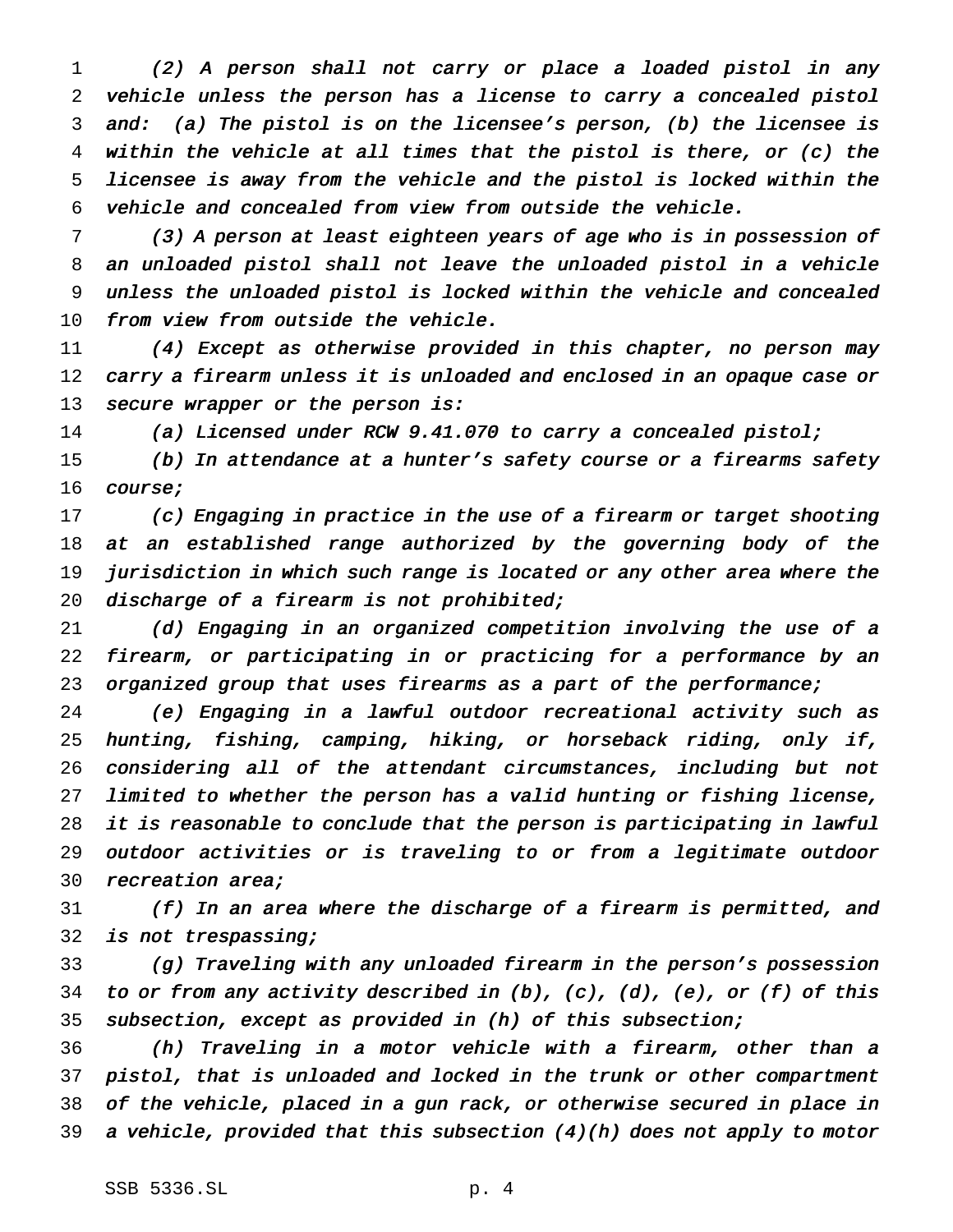homes if the firearms are not within the driver's compartment of the motor home while the vehicle is in operation. Notwithstanding (a) of this subsection, and subject to federal and state park regulations regarding firearm possession therein, <sup>a</sup> motor home shall be considered <sup>a</sup> residence when parked at <sup>a</sup> recreational park, campground, or other temporary residential setting for the purposes of enforcement of this chapter;

 (i) On real property under the control of the person or <sup>a</sup> relative of the person;

10 (j) At his or her residence;

 (k) Is <sup>a</sup> member of the armed forces of the United States, national 12 guard, or organized reserves, when on duty;

13 (1) Is a law enforcement officer;

 (m) Carrying <sup>a</sup> firearm from or to <sup>a</sup> vehicle for the purpose of taking or removing the firearm to or from <sup>a</sup> place of business for repair; or

 (n) An armed private security guard or armed private detective licensed by the department of licensing, while on duty or enroute to 19 and from employment.

 (5) Violation of any of the prohibitions of subsections (2) through (4) of this section is <sup>a</sup> misdemeanor.

 (6) Nothing in this section permits the possession of firearms 23 illegal to possess under state or federal law.

 (7) Any city, town, or county may enact an ordinance to exempt itself from the prohibition of subsection (4) of this section. **\*Sec. 5 was vetoed. See message at end of chapter.**

 **Sec. 6.** RCW 35A.12.010 and 1994 c 223 s 30 are each amended to read as follows:

 The government of any noncharter code city or charter code city electing to adopt the mayor-council plan of government authorized by this chapter shall be vested in an elected mayor and an elected council. The council of a noncharter code city having less than twenty-five hundred inhabitants shall consist of five members; when there are twenty-five hundred or more inhabitants, the council shall 35 consist of seven members( $($ : PROVIDED, That)). A city with a population of less than twenty-five hundred at the time of 37 reclassification as an optional municipal code city may choose to maintain a seven-member council. The decision concerning the number of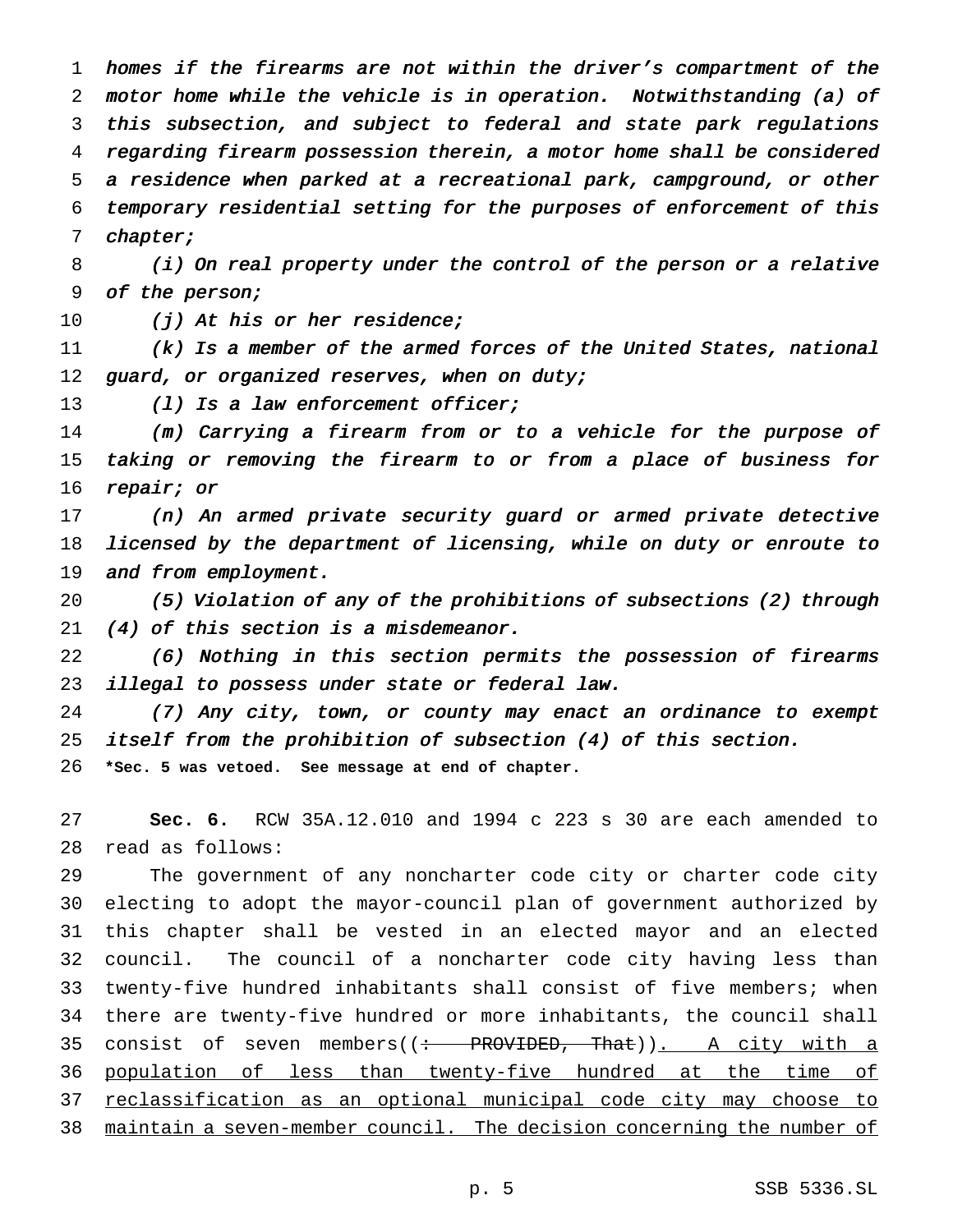councilmembers shall be made by the council and be incorporated as a section of the ordinance adopting for the city the classification of 3 noncharter code city. If the population of a city after having become a code city decreases from twenty-five hundred or more to less than twenty-five hundred, it shall continue to have a seven member council. If, after a city has become a mayor-council code city, its population increases to twenty-five hundred or more inhabitants, the number of councilmanic offices in such city may increase from five to seven members upon the affirmative vote of a majority of the existing council to increase the number of councilmanic offices in the city. When the population of a mayor-council code city having five councilmanic offices increases to five thousand or more inhabitants, the number of councilmanic offices in the city shall increase from five to seven members. In the event of an increase in the number of councilmanic offices, the city council shall, by majority vote, pursuant to RCW 35A.12.050, appoint two persons to serve in these offices until the next municipal general election, at which election one person shall be elected for a two-year term and one person shall be elected for a four- year term. The number of inhabitants shall be determined by the most recent official state or federal census or determination by the state office of financial management. A charter adopted under the provisions of this title, incorporating the mayor-council plan of government set forth in this chapter, may provide for an uneven number of councilmembers not exceeding eleven.

 A noncharter code city of less than five thousand inhabitants which has elected the mayor-council plan of government and which has seven councilmanic offices may establish a five-member council in accordance with the following procedure. At least six months prior to a municipal general election, the city council shall adopt an ordinance providing for reduction in the number of councilmanic offices to five. The ordinance shall specify which two councilmanic offices, the terms of which expire at the next general election, are to be terminated. The ordinance shall provide for the renumbering of council positions and shall also provide for a two-year extension of the term of office of a retained councilmanic office, if necessary, in order to comply with RCW 35A.12.040.

 However, a noncharter code city that has retained its old mayor- council plan of government, as provided in RCW 35A.02.130, is subject to the laws applicable to that old plan of government.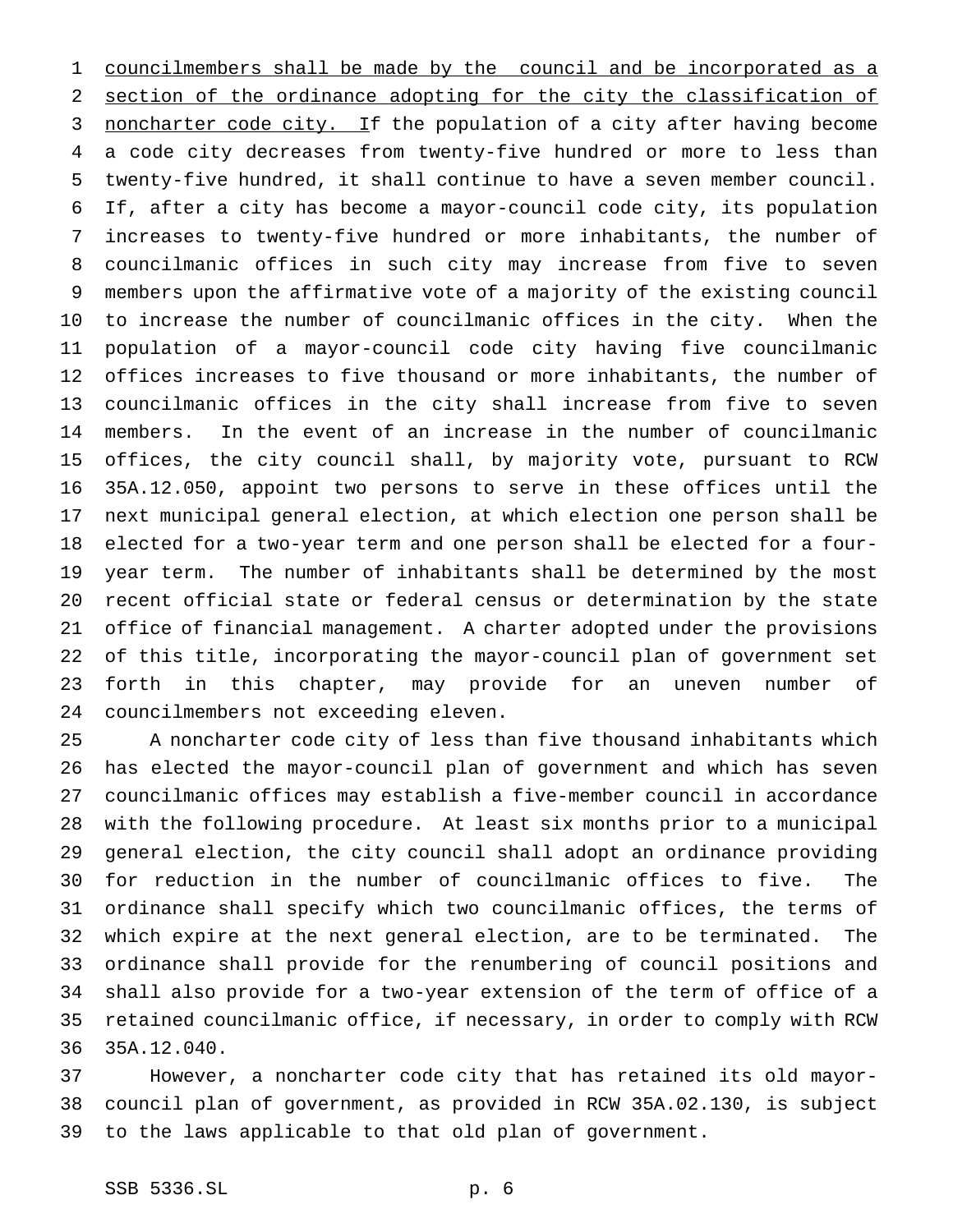NEW SECTION. **Sec. 7.** A new section is added to chapter 35.23 RCW to read as follows:

 No person is eligible to hold an elective office in a second class city unless the person is a resident and registered voter in the city.

 **Sec. 8.** RCW 35.27.080 and 1965 c 7 s 35.27.080 are each amended to read as follows:

 No person shall be eligible to or hold an elective office in a town 8 unless he or she is a resident and ((elector therein)) registered voter in the town.

 **Sec. 9.** RCW 35.01.020 and 1994 c 81 s 4 are each amended to read as follows:

12 A second class city is a city with a population of ((more than)) 13 fifteen hundred or more at the time of its organization or reorganization that does not have a charter adopted under Article XI, section 10, of the state Constitution, and does not operate under Title 35A RCW.

 **Sec. 10.** RCW 35.01.040 and 1994 c 81 s 5 are each amended to read as follows:

19 A town has a population of <u>less than</u> fifteen hundred ((<del>or less</del>)) at the time of its organization and does not operate under Title 35A RCW.

 **Sec. 11.** RCW 35.02.130 and 1994 c 154 s 308 are each amended to read as follows:

 The city or town officially shall become incorporated at a date from one hundred eighty days to three hundred sixty days after the date of the election on the question of incorporation. An interim period shall exist between the time the newly elected officials have been elected and qualified and this official date of incorporation. During this interim period, the newly elected officials are authorized to adopt ordinances and resolutions which shall become effective on or after the official date of incorporation, and to enter into contracts and agreements to facilitate the transition to becoming a city or town and to ensure a continuation of governmental services after the official date of incorporation. Periods of time that would be required to elapse between the enactment and effective date of such ordinances, including but not limited to times for publication or for filing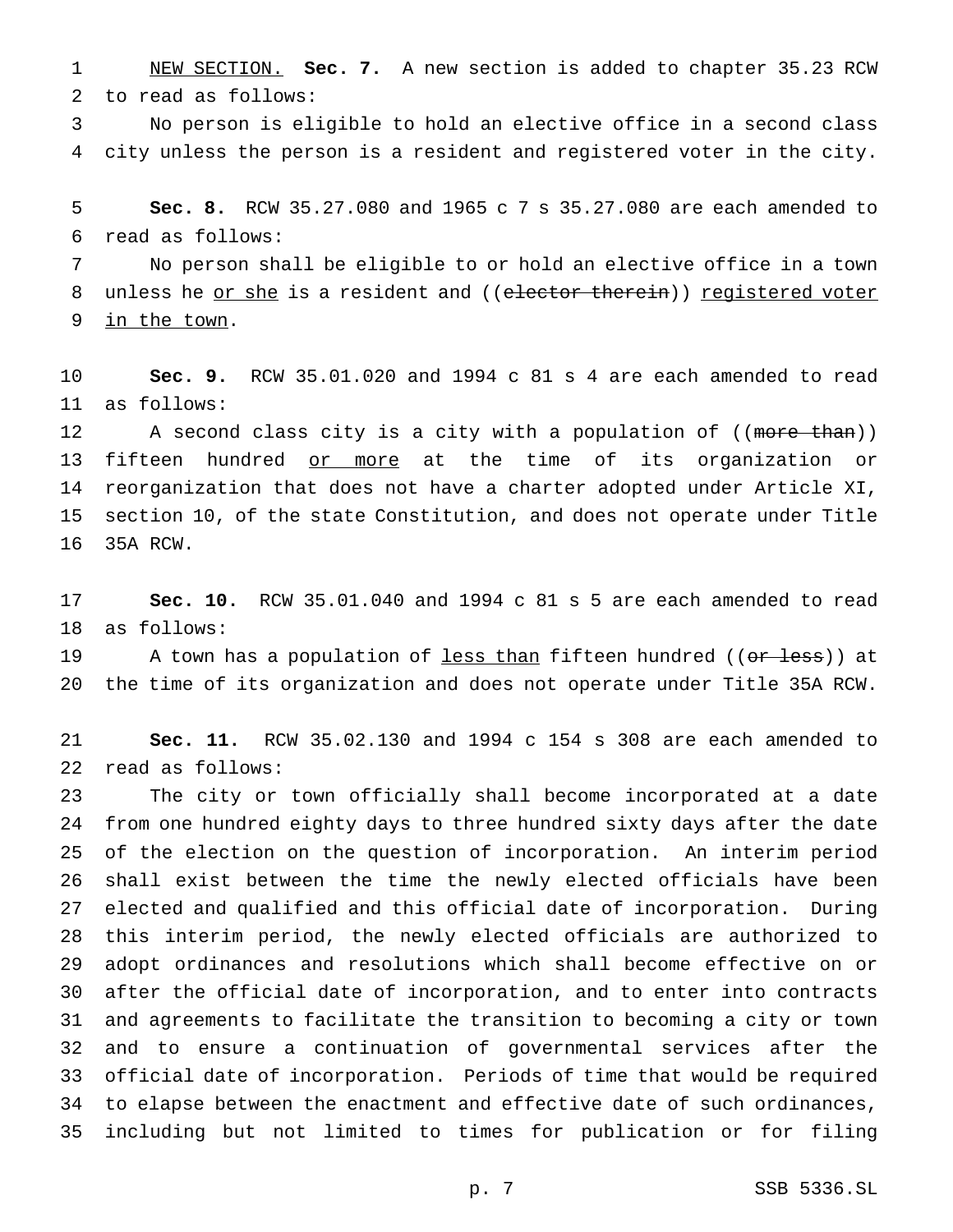referendums, shall commence upon the date of such enactment as though the city or town were officially incorporated.

 During this interim period, the city or town governing body may adopt rules establishing policies and procedures under the state environmental policy act, chapter 43.21C RCW, and may use these rules and procedures in making determinations under the state environmental policy act, chapter 43.21C RCW.

 During this interim period, the newly formed city or town and its governing body shall be subject to the following as though the city or 10 town were officially incorporated: RCW 4.24.470 relating to immunity; chapter 42.17 RCW relating to open government; chapter 40.14 RCW 12 relating to the preservation and disposition of public records; chapters 42.20 and 42.23 RCW relating to ethics and conflicts of interest; chapters 42.30 and 42.32 RCW relating to open public meetings 15 and minutes; RCW 35.22.288, ((35.23.310, 35.24.220)) 35.23.221, 35.27.300, 35A.12.160, as appropriate, and chapter 35A.65 RCW relating to the publication of notices and ordinances; RCW 35.21.875 and 35A.21.230 relating to the designation of an official newspaper; RCW 36.16.138 relating to liability insurance; RCW 35.22.620, 35.23.352, and 35A.40.210, as appropriate, and statutes referenced therein relating to public contracts and bidding; and chapter 39.34 RCW relating to interlocal cooperation. Tax anticipation or revenue anticipation notes or warrants and other short-term obligations may be issued and funds may be borrowed on the security of these instruments during this interim period, as provided in chapter 39.50 RCW. Funds also may be borrowed from federal, state, and other governmental agencies in the same manner as if the city or town were officially incorporated.

 RCW 84.52.020 and 84.52.070 shall apply to the extent that they may be applicable, and the governing body of such city or town may take appropriate action by ordinance during the interim period to adopt the property tax levy for its first full calendar year following the interim period.

 The governing body of the new city or town may acquire needed facilities, supplies, equipment, insurance, and staff during this interim period as if the city or town were in existence. An interim city manager or administrator, who shall have such administrative powers and duties as are delegated by the governing body, may be appointed to serve only until the official date of incorporation.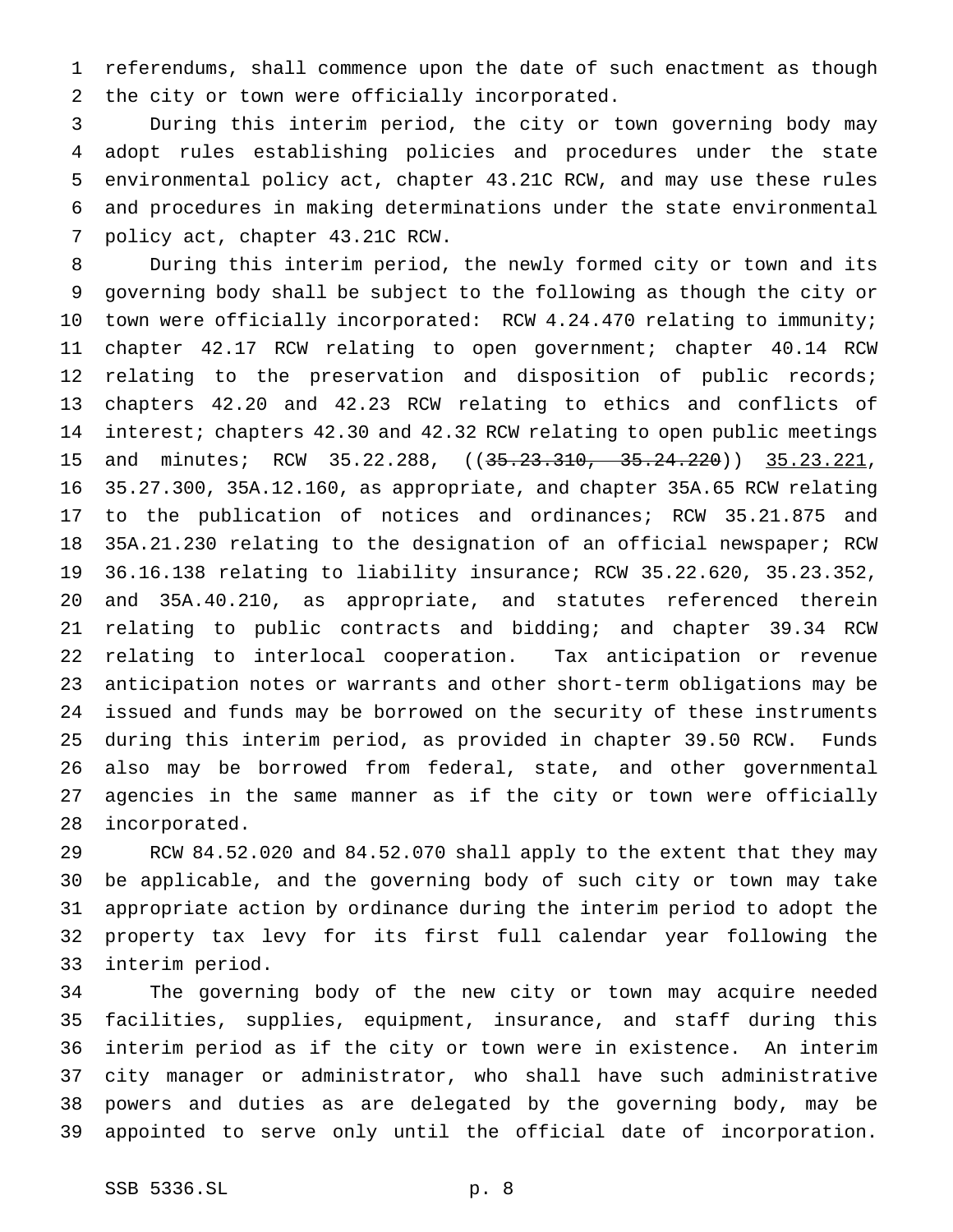After the official date of incorporation the governing body of such a new city organized under the council manager form of government may extend the appointment of such an interim manager or administrator with such limited powers as the governing body determines, for up to ninety days. This governing body may submit ballot propositions to the voters of the city or town to authorize taxes to be collected on or after the official date of incorporation, or authorize an annexation of the city or town by a fire protection district or library district to be effective immediately upon the effective date of the incorporation as a city or town.

 The boundaries of a newly incorporated city or town shall be deemed to be established for purposes of RCW 84.09.030 on the date that the results of the initial election on the question of incorporation are certified or the first day of January following the date of this election if the newly incorporated city or town does not impose property taxes in the same year that the voters approve the incorporation.

 The newly elected officials shall take office immediately upon their election and qualification with limited powers during this interim period as provided in this section. They shall acquire their full powers as of the official date of incorporation and shall continue in office until their successors are elected and qualified at the next general municipal election after the official date of incorporation: PROVIDED, That if the date of the next general municipal election is less than twelve months after the date of the first election of councilmembers, those initially elected councilmembers shall serve until their successors are elected and qualified at the next following general municipal election as provided in RCW 29.04.170. For purposes of this section, the general municipal election shall be the date on which city and town general elections are held throughout the state of Washington, pursuant to RCW 29.13.020.

32 In any newly incorporated city that has adopted the council-manager 33 form of government, the term of office of the mayor, during the interim 34 period only, shall be set by the council, and thereafter shall be as provided by law.

 The official date of incorporation shall be on a date from one hundred eighty to three hundred sixty days after the date of the election on the question of incorporation, as specified in a resolution adopted by the governing body during this interim period. A copy of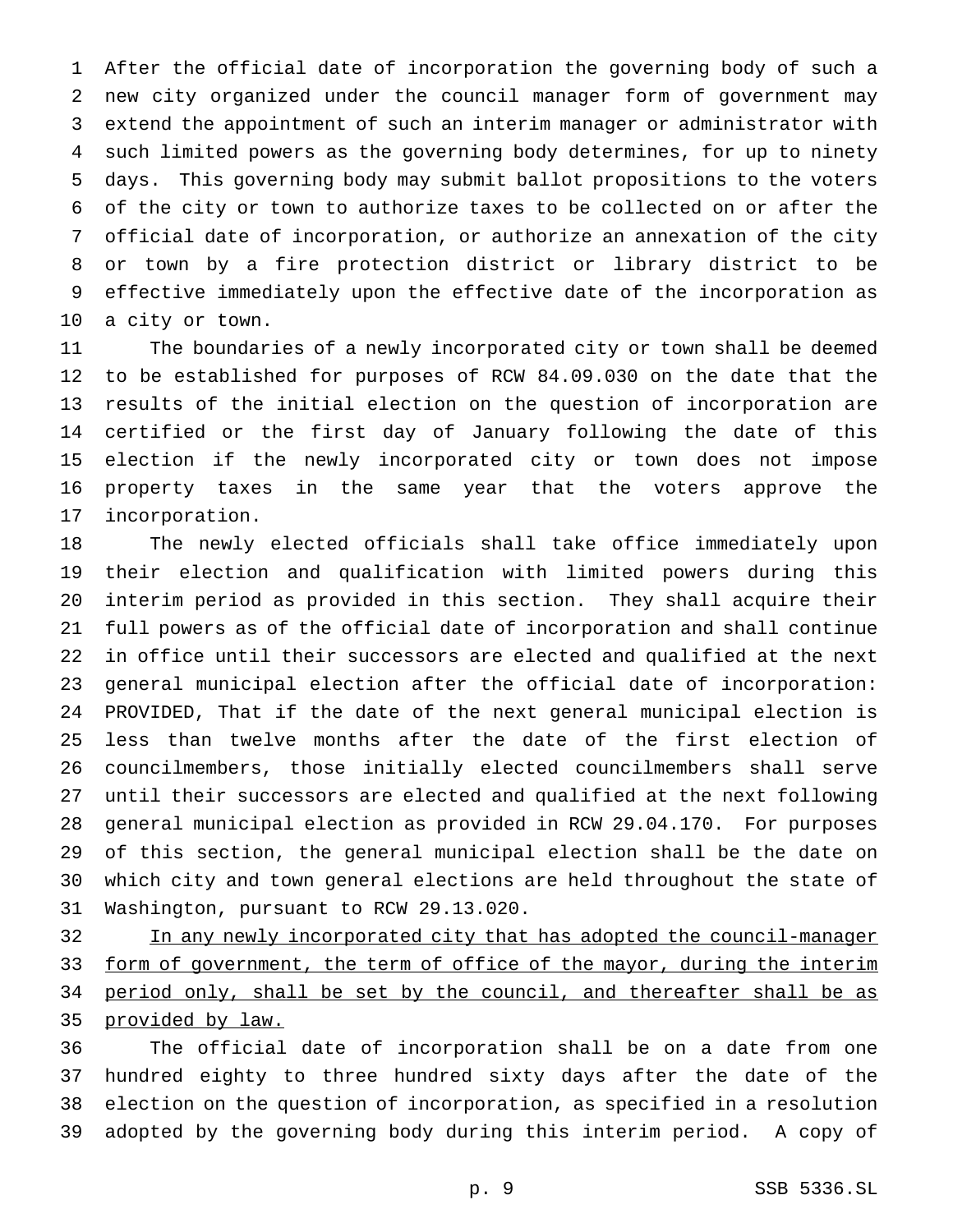the resolution shall be filed with the county legislative authority of the county in which all or the major portion of the newly incorporated city or town is located. If the governing body fails to adopt such a resolution, the official date of incorporation shall be three hundred sixty days after the date of the election on the question of incorporation. The county legislative authority of the county in which all or the major portion of the newly incorporated city or town is located shall file a notice with the county assessor that the city or town has been authorized to be incorporated immediately after the favorable results of the election on the question of incorporation have been certified. The county legislative authority shall file a notice with the secretary of state that the city or town is incorporated as of the official date of incorporation.

 **Sec. 12.** RCW 35.22.010 and 1965c7s 35.22.010 are each amended to read as follows:

 Cities of the first class shall be organized and governed according to the law providing for the government of cities having a population 18 of ((twenty)) ten thousand or more inhabitants that have adopted a 19 charter in accordance with Article ( $(11)$ ) XI, section 10 of the state Constitution.

 **Sec. 13.** RCW 35.23.051 and 1995 c 134 s 8 are each amended to read as follows:

23 General municipal elections in second class cities ((not operating 24 under the commission form of government)) shall be held biennially in the odd-numbered years and shall be subject to general election law.

 The terms of office of the mayor, city attorney, clerk, and treasurer shall be four years and until their successors are elected and qualified and assume office in accordance with RCW 29.04.170: PROVIDED, That if the offices of city attorney, clerk, and treasurer are made appointive, the city attorney, clerk, and treasurer shall not be appointed for a definite term: PROVIDED FURTHER, That the term of the elected treasurer shall not commence in the same biennium in which the term of the mayor commences, nor in which the terms of the city attorney and clerk commence if they are elected.

 Council positions shall be numbered in each second class city so that council position seven has a two-year term of office and council positions one through six shall each have four-year terms of office.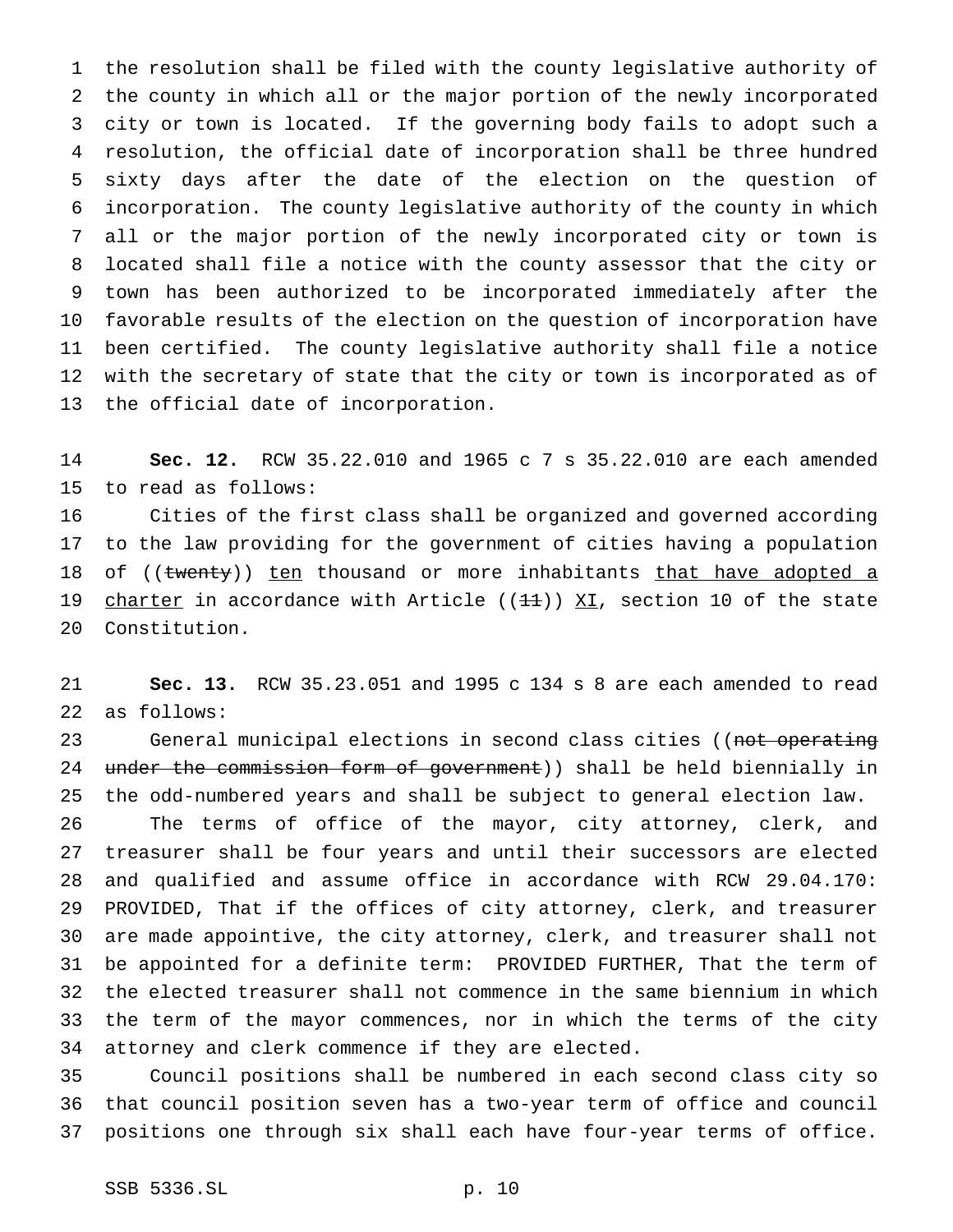Each councilmember shall remain in office until a successor is elected and qualified and assumes office in accordance with RCW 29.04.170.

 In its discretion the council of a second class city may divide the city by ordinance, into a convenient number of wards, not exceeding six, fix the boundaries of the wards, and change the ward boundaries from time to time and as provided in RCW 29.70.100. No change in the boundaries of any ward shall be made within one hundred twenty days next before the date of a general municipal election, nor within twenty months after the wards have been established or altered. However, if a boundary change results in one ward being represented by more councilmembers than the number to which it is entitled, those having the shortest unexpired terms shall be assigned by the council to wards where there is a vacancy, and the councilmembers so assigned shall be deemed to be residents of the wards to which they are assigned for purposes of determining whether those positions are vacant.

 Whenever such city is so divided into wards, the city council shall designate by ordinance the number of councilmembers to be elected from each ward, apportioning the same in proportion to the population of the wards. Thereafter the councilmembers so designated shall be elected by the voters resident in such ward, or by general vote of the whole city as may be designated in such ordinance. Council position seven shall not be associated with a ward and the person elected to that position may reside anywhere in the city and voters throughout the city may vote at a primary to nominate candidates for position seven, when a primary is necessary, and at a general election to elect the person to council 26 position seven. ((When)) Additional territory that is added to the 27 city ( $(i$ t may)) shall, by act of the council, be annexed to contiguous wards without affecting the right to redistrict at the expiration of twenty months after last previous division. The removal of a councilmember from the ward for which he or she was elected shall create a vacancy in such office.

 Wards shall be redrawn as provided in chapter 29.70 RCW. Wards shall be used as follows: (1) Only a resident of the ward may be a candidate for, or hold office as, a councilmember of the ward; and (2) only voters of the ward may vote at a primary to nominate candidates for a councilmember of the ward. Voters of the entire city may vote at the general election to elect a councilmember of a ward, unless the city had prior to January 1, 1994, limited the voting in the general election for any or all council positions to only voters residing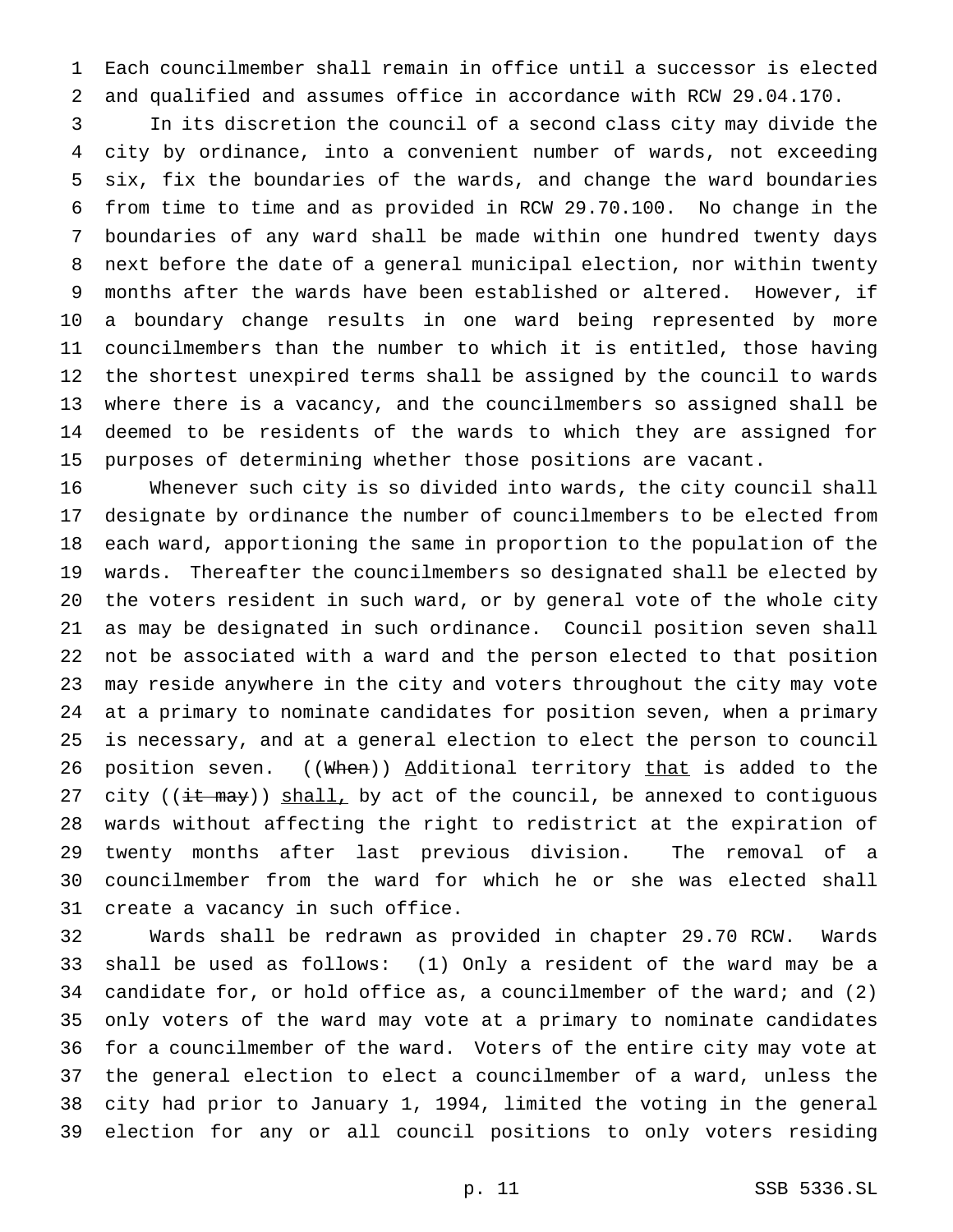within the ward associated with the council positions. If a city had so limited the voting in the general election to only voters residing within the ward, then the city shall be authorized to continue to do so. The elections for the remaining council position or council positions that are not associated with a ward shall be conducted as if the wards did not exist.

 **Sec. 14.** RCW 35.33.020 and 1985 c 175 s 4 are each amended to read as follows:

9 The provisions of this chapter apply to all cities of the first 10 class ((which)) that have a population of less than three hundred 11 thousand, to all cities of the second ((and third classes)) class, and 12 to all towns, except those cities and towns ((which)) that have adopted an ordinance under RCW 35.34.040 providing for a biennial budget.

 **Sec. 15.** RCW 35.34.020 and 1985 c 175 s 5 are each amended to read as follows:

16 This chapter applies to all cities of the first( $(\tau)$ ) and second( $(\tau)$ 17 and third)) classes and to all towns ((which)), that have by ordinance adopted this chapter authorizing the adoption of a fiscal biennium budget.

 **Sec. 16.** RCW 35.86.010 and 1975 1st ex.s. c 221 s 1 are each amended to read as follows:

22 Cities of the first $((\tau))$  and second $((\tau)$  and third) classes are authorized to provide off-street parking space and facilities located on land dedicated for park or civic center purposes, or on other municipally-owned land where the primary purpose of such off-street parking facility is to provide parking for persons who use such park or civic center facilities. In addition a city may own other off-street parking facilities and operate them in accordance with RCW 35.86A.120.

 **Sec. 17.** RCW 35A.06.020 and 1995 c 134 s 11 are each amended to read as follows:

31 The classifications of municipalities ((which existed prior to the 32 time this title goes into effect«)) as first class cities, second class 33 cities, unclassified cities, and towns( $(\ast)$ ), and the restrictions, limitations, duties, and obligations specifically imposed by law upon such classes of cities and towns, shall have no application to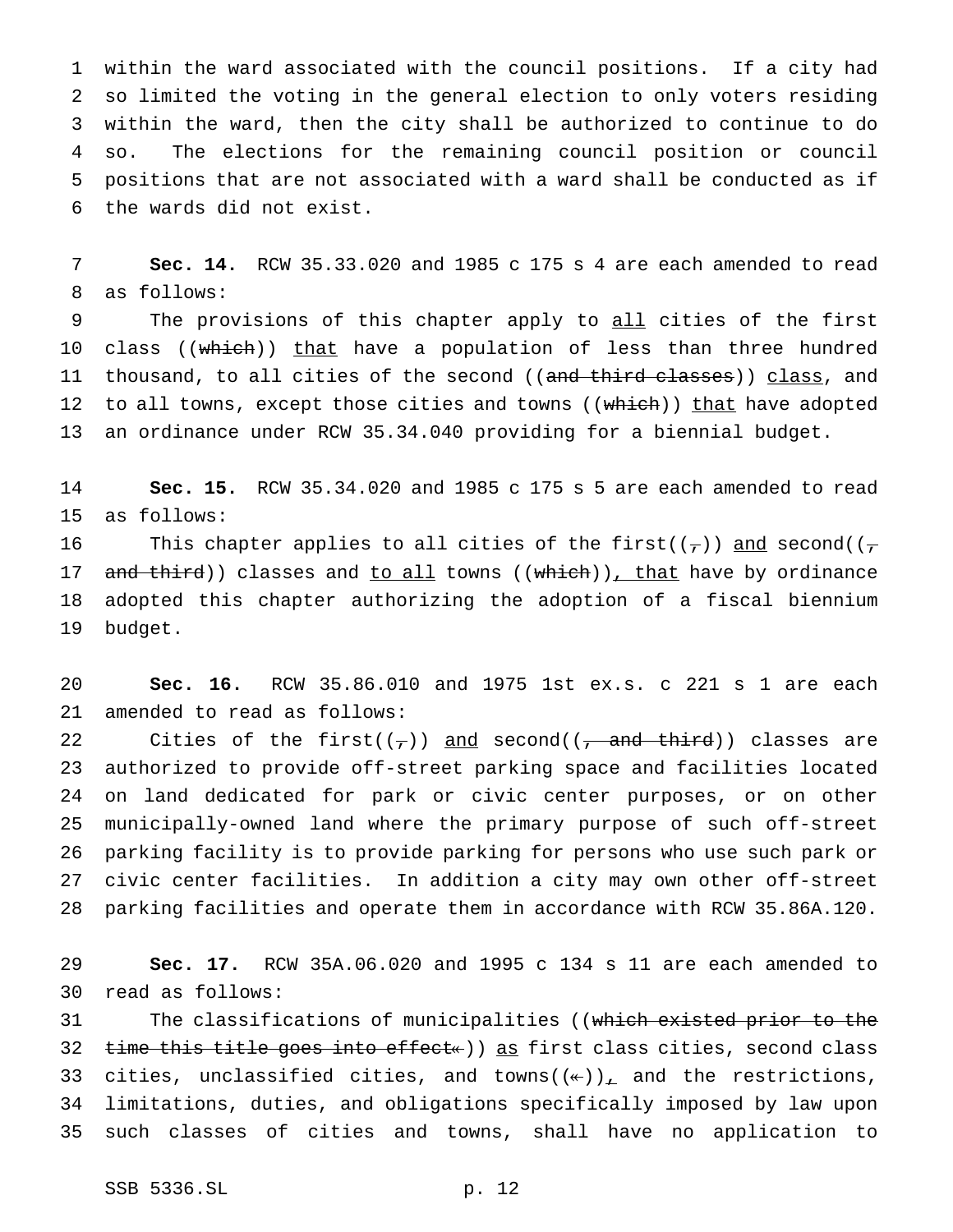noncharter code cities, but every noncharter code city, by adopting such classification, has elected to be governed by the provisions of this title, with the powers granted hereby. However, any code city that retains its old plan of government is subject to the laws applicable to that old plan of government until the city abandons its old plan of government and reorganizes and adopts a plan of government under chapter 35A.12 or 35A.13 RCW.

 \*Sec. 18. RCW 35.13.005 and <sup>1990</sup> 1st ex.s. <sup>c</sup> <sup>17</sup> <sup>s</sup> <sup>30</sup> are each amended to read as follows:

10 ((No)) A city or town may not annex territory located in a county in which urban growth areas have been designated under RCW 36.70A.110 12 ((may annex territory)) that is located beyond an urban growth area 13 unless the territory is annexed under RCW 35.13.180.

**\*Sec. 18 was vetoed. See message at end of chapter.**

 \*Sec. 19. RCW 35A.14.005 and <sup>1990</sup> 1st ex.s. <sup>c</sup> <sup>17</sup> <sup>s</sup> <sup>31</sup> are each 16 amended to read as follows:

17 ((No)) A code city may not annex territory located in a county in which urban growth areas have been designated under RCW 36.70A.110 19 ((may annex territory)) that is located beyond an urban growth area 20 unless the territory is annexed under RCW 35A.14.300.

**\*Sec. 19 was vetoed. See message at end of chapter.**

 \*Sec. 20. RCW 35.13.180 and <sup>1994</sup> <sup>c</sup> <sup>81</sup> <sup>s</sup> <sup>11</sup> are each amended to read as follows:

24 City and town councils ((of second class cities and towns)) may by <sup>a</sup> majority vote annex new unincorporated territory outside the city or town limits, whether contiguous or noncontiguous for park, cemetery, or other municipal purposes when such territory is owned by the city or 28 town ((or all of the owners of the real property in the territory give 29 their written consent to the annexation)).

**\*Sec. 20 was vetoed. See message at end of chapter.**

 \*Sec. 21. RCW 36.70A.110 and <sup>1995</sup> <sup>c</sup> <sup>400</sup> <sup>s</sup> <sup>2</sup> are each amended to read as follows:

 (1) Each county that is required or chooses to plan under RCW 36.70A.040 shall designate an urban growth area or areas within which urban growth shall be encouraged and outside of which growth can occur only if it is not urban in nature. Each city that is located in such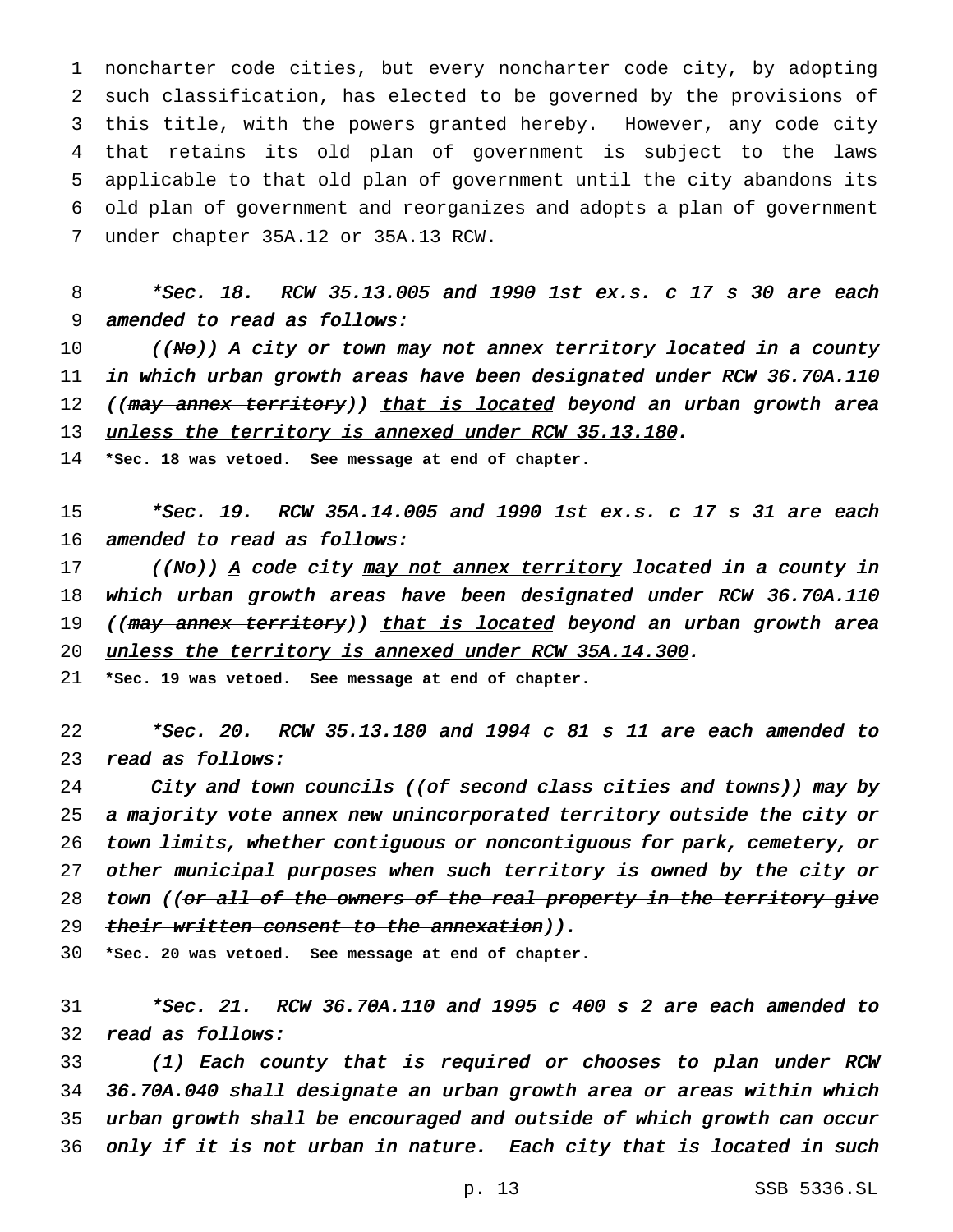1 a county shall be included within an urban growth area, except that an 2 area owned by a city or town that was annexed to the city or town under 3 RCW 35.13.180 or 35A.14.300 may be located outside of an urban growth 4 area. An urban growth area may include more than a single city. An urban growth area may include territory that is located outside of <sup>a</sup> city only if such territory already is characterized by urban growth whether or not the urban growth area includes <sup>a</sup> city, or is adjacent to territory already characterized by urban growth, or is <sup>a</sup> designated new fully contained community as defined by RCW 36.70A.350.

 (2) Based upon the growth management population projection made for 11 the county by the office of financial management, the urban growth areas in the county shall include areas and densities sufficient to permit the urban growth that is projected to occur in the county for the succeeding twenty-year period. Each urban growth area shall permit 15 urban densities and shall include greenbelt and open space areas. An urban growth area determination may include <sup>a</sup> reasonable land market 17 supply factor and shall permit a range of urban densities and uses. In determining this market factor, cities and counties may consider local circumstances. Cities and counties have discretion in their comprehensive plans to make many choices about accommodating growth.

 Within one year of July 1, 1990, each county that as of June 1, 1991, was required or chose to plan under RCW 36.70A.040, shall begin consulting with each city located within its boundaries and each city shall propose the location of an urban growth area. Within sixty days of the date the county legislative authority of <sup>a</sup> county adopts its resolution of intention or of certification by the office of financial management, all other counties that are required or choose to plan under RCW 36.70A.040 shall begin this consultation with each city located within its boundaries. The county shall attempt to reach agreement with each city on the location of an urban growth area within which the city is located. If such an agreement is not reached with 32 each city located within the urban growth area, the county shall justify in writing why it so designated the area an urban growth area. <sup>A</sup> city may object formally with the department over the designation of the urban growth area within which it is located. Where appropriate, the department shall attempt to resolve the conflicts, including the use of mediation services.

 (3) Urban growth should be located first in areas already characterized by urban growth that have adequate existing public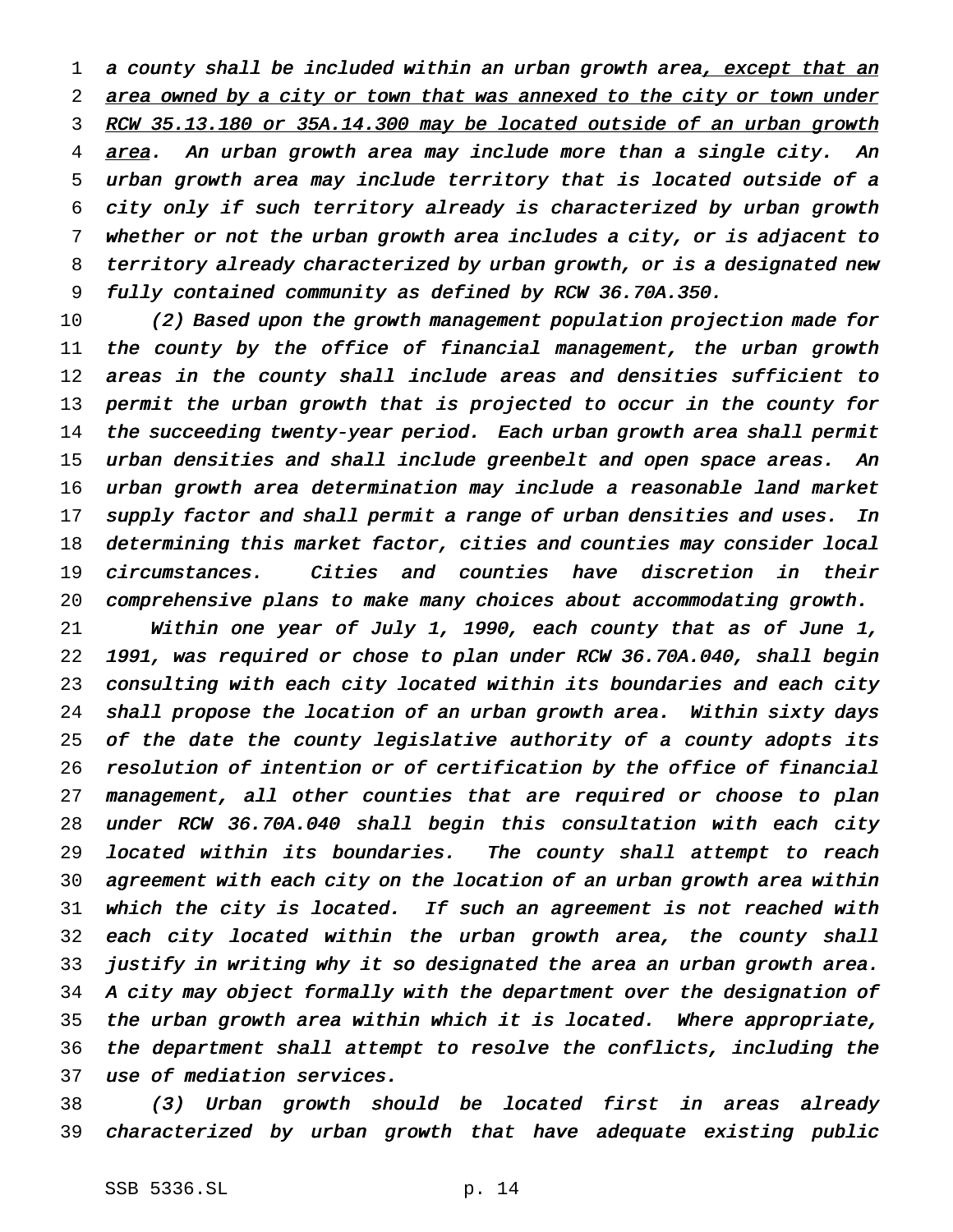facility and service capacities to serve such development, second in areas already characterized by urban growth that will be served adequately by <sup>a</sup> combination of both existing public facilities and services and any additional needed public facilities and services that are provided by either public or private sources, and third in the remaining portions of the urban growth areas. Urban growth may also be located in designated new fully contained communities as defined by RCW 36.70A.350.

 (4) In general, cities are the units of local government most appropriate to provide urban governmental services. In general, it is not appropriate that urban governmental services be extended to or expanded in rural areas except in those limited circumstances shown to 13 be necessary to protect basic public health and safety and the 14 environment and when such services are financially supportable at rural densities and do not permit urban development.

 (5) On or before October 1, 1993, each county that was initially required to plan under RCW 36.70A.040(1) shall adopt development regulations designating interim urban growth areas under this chapter. Within three years and three months of the date the county legislative authority of <sup>a</sup> county adopts its resolution of intention or of certification by the office of financial management, all other counties that are required or choose to plan under RCW 36.70A.040 shall adopt development regulations designating interim urban growth areas under 24 this chapter. Adoption of the interim urban growth areas may only occur after public notice; public hearing; and compliance with the state environmental policy act, chapter 43.21C RCW, and RCW 36.70A.110. Such action may be appealed to the appropriate growth management hearings board under RCW 36.70A.280. Final urban growth areas shall be adopted at the time of comprehensive plan adoption under this chapter. (6) Each county shall include designations of urban growth areas in its comprehensive plan.

**\*Sec. 21 was vetoed. See message at end of chapter.**

 NEW SECTION. **Sec. 22.** RCW 35.21.620 shall be recodified as a section in chapter 35.22 RCW.

 NEW SECTION. **Sec. 23.** The following acts or parts of acts are each repealed:

(1) RCW 35.07.030 and 1965c7s 35.07.030;

p. 15 SSB 5336.SL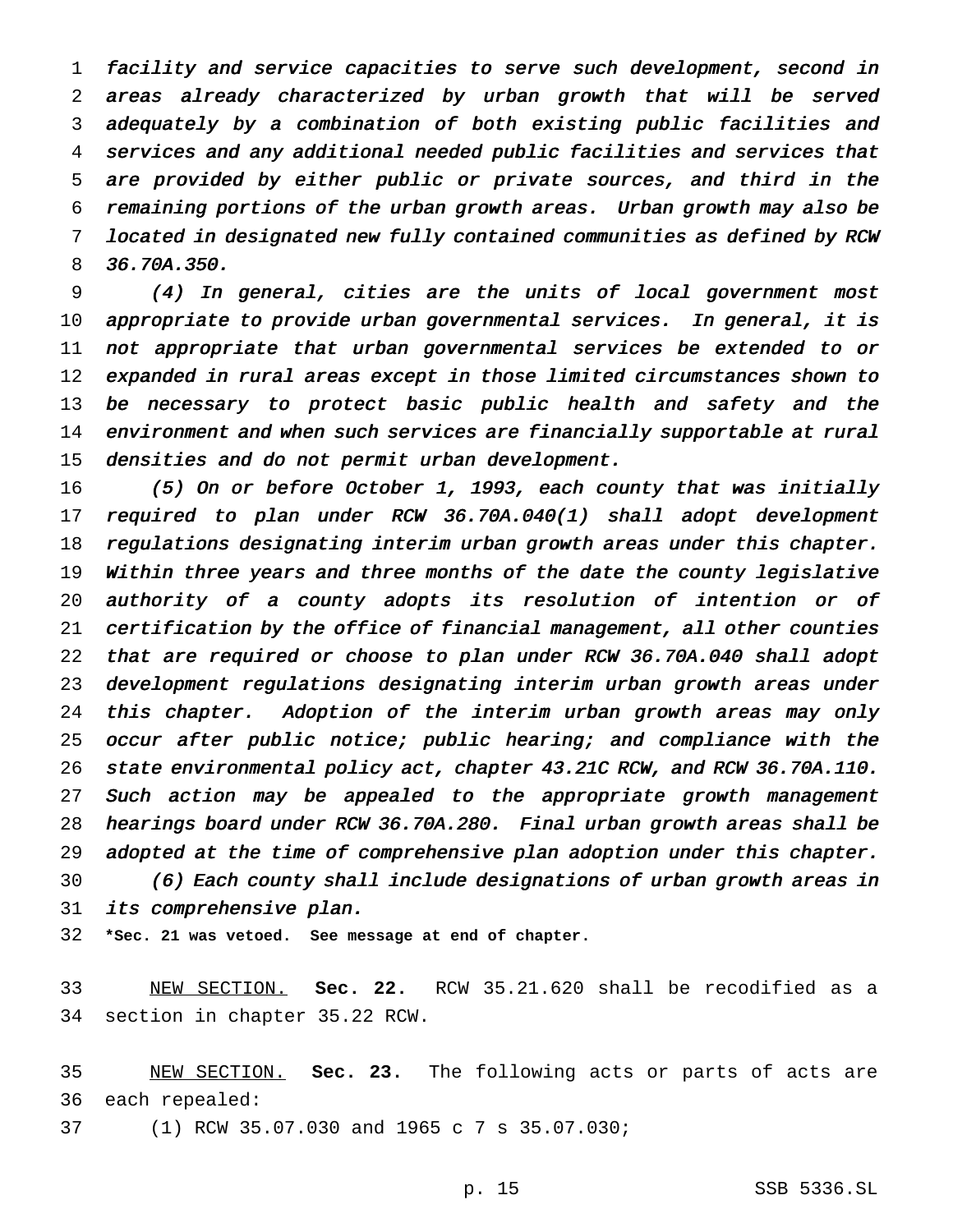| $\mathbf 1$ | (2) RCW 35.17.160 and 1965 c 7 s 35.17.160;                                                                                                       |
|-------------|---------------------------------------------------------------------------------------------------------------------------------------------------|
| 2           | (3) RCW 35.23.390 and 1965 c 7 s 35.23.390;                                                                                                       |
| 3           | (4) RCW 35.23.400 and 1965 c 7 s 35.23.400;                                                                                                       |
| 4           | (5) RCW 35.21.600 and 1979 c 151 s 27, 1965 ex.s. c 47 s 6, & 1965                                                                                |
| 5           | $C$ 7 s 35.21.600;                                                                                                                                |
| 6           | (6) RCW 35.21.610 and 1965 ex.s. c 47 s 1; and                                                                                                    |
| 7           | (7) RCW 35A.61.010 and 1967 ex.s. c 119 s 35A.61.010.                                                                                             |
|             |                                                                                                                                                   |
| 8           | *NEW SECTION. Sec. 24. This act is necessary for the immediate                                                                                    |
| 9           | preservation of the public peace, health, or safety, or support of the                                                                            |
| 10          | state government and its existing public institutions, and takes effect                                                                           |
| 11          | <i>immediately.</i>                                                                                                                               |
| 12          | *Sec. 24 was vetoed. See message at end of chapter.                                                                                               |
|             | Passed the Senate April 26, 1997.<br>Passed the House April 25, 1997.                                                                             |
|             | Approved by the Governor May 14, 1997, with the exception of                                                                                      |
|             | certain items that were vetoed.<br>Filed in Office of Secretary of State May 14, 1997.                                                            |
|             |                                                                                                                                                   |
| 1           | Note: Governor's explanation of partial veto is as follows:                                                                                       |
| 2<br>3      | "I am returning herewith, without my approval as to sections 1, 5,<br>18, 19, 20, 21, and 24, Substitute Senate Bill No. 5336 entitled:           |
|             |                                                                                                                                                   |
| 4<br>5      | "AN ACT Relating to clarifying and harmonizing provisions affecting<br>cities and towns;"                                                         |
| 6           | Substitute Senate Bill No. 5336 is primarily a technical bill                                                                                     |
| 7<br>8      | relating to the internal operations of cities and towns. It deletes<br>some archaic statutes and references, aligns some other statutes to        |
| 9           | current practice, and makes others more usable.                                                                                                   |
| 10          | Section 1 of this bill would provide that the reasonable costs                                                                                    |
| 11          | involved in the collection of debts through the use of a collection                                                                               |
| 12<br>13    | agency by a governmental entity are reasonable costs that may be added<br>to, and included in the debt to be paid by the debtor. I support this   |
| 14          | concept, however, I find the language in Substitute Senate Bill 5827,                                                                             |
| 15<br>16    | dealing with this same subject, preferable because it offers more<br>precision regarding what can be considered reasonable costs.                 |
|             |                                                                                                                                                   |
| 17<br>18    | Section 5 would correct a reference regarding civil infractions for<br>violation of concealed weapons laws. This reference was also corrected     |
| 19          | in Senate Bill No. 5326 which I have already signed into law, therefore                                                                           |
| 20          | this section is duplicative.                                                                                                                      |
| 21          | Sections 18 through 21 of this bill would allow cities, code                                                                                      |
| 22<br>23    | cities, and towns to unilaterally annex territory located in a county,<br>beyond the urban growth area, if the area to be annexed is owned by the |
| 24          | city or town and the annexation is for a municipal purpose.<br>The                                                                                |
| 25<br>26    | authority that would be granted by these sections goes well beyond the<br>changes to annexation laws recommended by the Land Use Study            |
|             |                                                                                                                                                   |

Commission.